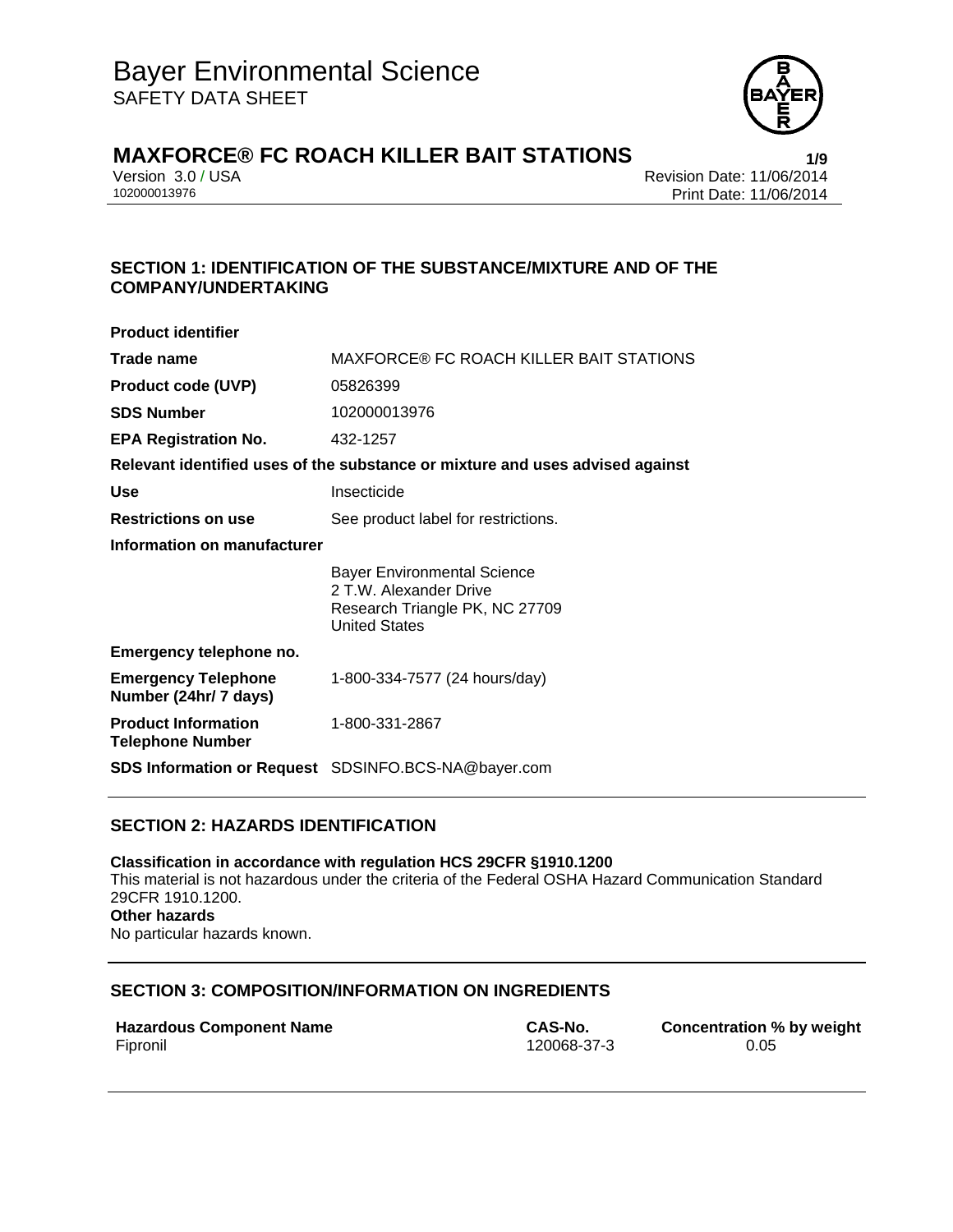

# **MAXFORCE® FC ROACH KILLER BAIT STATIONS 2/9**

| Version 3.0 / USA |  |
|-------------------|--|
| 102000013976      |  |

A Revision Date: 11/06/2014 Print Date: 11/06/2014

# **SECTION 4: FIRST AID MEASURES**

| <b>Description of first aid measures</b>                                   |                                                                                                                                                                                                                                                                                                           |  |
|----------------------------------------------------------------------------|-----------------------------------------------------------------------------------------------------------------------------------------------------------------------------------------------------------------------------------------------------------------------------------------------------------|--|
| <b>General advice</b>                                                      | When possible, have the product container or label with you when<br>calling a poison control center or doctor or going for treatment.                                                                                                                                                                     |  |
| <b>Inhalation</b>                                                          | Move to fresh air. If person is not breathing, call 911 or an ambulance,<br>then give artificial respiration, preferably mouth-to-mouth if possible. Call<br>a physician or poison control center immediately.                                                                                            |  |
| <b>Skin contact</b>                                                        | Take off contaminated clothing and shoes immediately. Wash off<br>immediately with plenty of water for at least 15 minutes. Call a physician<br>or poison control center immediately.                                                                                                                     |  |
| Eye contact                                                                | Hold eye open and rinse slowly and gently with water for 15-20 minutes.<br>Remove contact lenses, if present, after the first 5 minutes, then<br>continue rinsing eye. Call a physician or poison control center<br>immediately.                                                                          |  |
| Ingestion                                                                  | Call a physician or poison control center immediately. Rinse out mouth<br>and give water in small sips to drink. DO NOT induce vomiting unless<br>directed to do so by a physician or poison control center. Never give<br>anything by mouth to an unconscious person. Do not leave victim<br>unattended. |  |
| Most important symptoms and effects, both acute and delayed                |                                                                                                                                                                                                                                                                                                           |  |
| <b>Symptoms</b>                                                            | To date no symptoms are known.                                                                                                                                                                                                                                                                            |  |
| Indication of any immediate medical attention and special treatment needed |                                                                                                                                                                                                                                                                                                           |  |
| <b>Treatment</b>                                                           | Appropriate supportive and symptomatic treatment as indicated by the<br>patient's condition is recommended. There is no specific antidote.                                                                                                                                                                |  |

## **SECTION 5: FIREFIGHTING MEASURES**

| <b>Extinguishing media</b>                                         |                                                                                                                                  |
|--------------------------------------------------------------------|----------------------------------------------------------------------------------------------------------------------------------|
| <b>Suitable</b>                                                    | Water, Foam, Carbon dioxide (CO2), Dry chemical                                                                                  |
| Unsuitable                                                         | None known.                                                                                                                      |
| <b>Special hazards arising</b><br>from the substance or<br>mixture | Dangerous gases are evolved in the event of a fire.                                                                              |
| <b>Advice for firefighters</b>                                     |                                                                                                                                  |
| <b>Special protective</b><br>equipment for fire-fighters           | Firefighters should wear NIOSH approved self-contained breathing<br>apparatus and full protective clothing.                      |
| <b>Further information</b>                                         | Fight fire from upwind position. Keep out of smoke. Do not allow run-off<br>from fire fighting to enter drains or water courses. |
| <b>Flash point</b><br><b>Autoignition temperature</b>              | >93.4 °C<br>no data available                                                                                                    |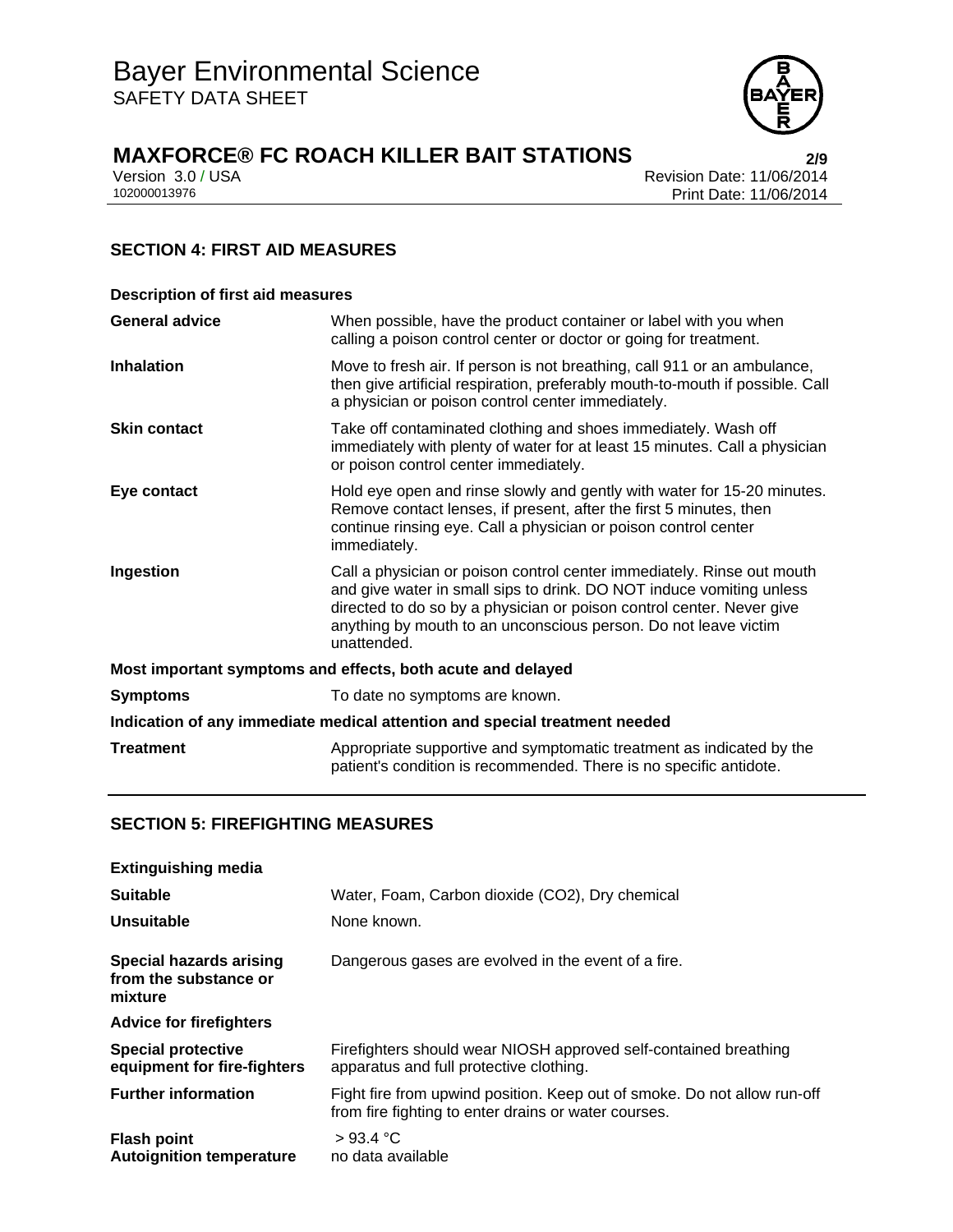

# **MAXFORCE® FC ROACH KILLER BAIT STATIONS**<br>Version 3.0 / USA<br>Revision Date: 11/06/2014

Version 3.0 / USA Revision Date: 11/06/2014 Print Date: 11/06/2014

| Lower explosion limit | no data available |
|-----------------------|-------------------|
| Upper explosion limit | no data available |
| <b>Explosivity</b>    | not applicable    |

# **SECTION 6: ACCIDENTAL RELEASE MEASURES**

|                                                       | Personal precautions, protective equipment and emergency procedures                                                                                                                  |  |
|-------------------------------------------------------|--------------------------------------------------------------------------------------------------------------------------------------------------------------------------------------|--|
| <b>Precautions</b>                                    | Keep unauthorized people away. Isolate hazard area. Avoid contact<br>with spilled product or contaminated surfaces.                                                                  |  |
| Methods and materials for containment and cleaning up |                                                                                                                                                                                      |  |
| Methods for cleaning up                               | Collect and transfer the product into a properly labelled and tightly<br>closed container. Clean contaminated floors and objects thoroughly,<br>observing environmental regulations. |  |
| <b>Additional advice</b>                              | Use personal protective equipment. Do not allow to enter soil,<br>waterways or waste water canal.                                                                                    |  |
| Reference to other sections                           | Information regarding safe handling, see section 7.<br>Information regarding personal protective equipment, see section 8.<br>Information regarding waste disposal, see section 13.  |  |

## **SECTION 7: HANDLING AND STORAGE**

| <b>Precautions for safe handling</b>                         |                                                                                                                                                                                                                         |  |  |
|--------------------------------------------------------------|-------------------------------------------------------------------------------------------------------------------------------------------------------------------------------------------------------------------------|--|--|
| Advice on safe handling                                      | Use only in area provided with appropriate exhaust ventilation.                                                                                                                                                         |  |  |
| <b>Hygiene measures</b>                                      | Keep away from food, drink and animal feedingstuffs.<br>Wash hands thoroughly with soap and water after handling and before<br>eating, drinking, chewing gum, using tobacco, using the toilet or<br>applying cosmetics. |  |  |
| Conditions for safe storage, including any incompatibilities |                                                                                                                                                                                                                         |  |  |
| <b>Requirements for storage</b><br>areas and containers      | Keep containers tightly closed in a dry, cool and well-ventilated place.<br>Keep out of reach of children and animals.                                                                                                  |  |  |

## **SECTION 8: EXPOSURE CONTROLS/PERSONAL PROTECTION**

## **Control parameters**

| <b>Components</b> | CAS-No.     | <b>Control parameters</b> | <b>Update</b> | <b>Basis</b>  |
|-------------------|-------------|---------------------------|---------------|---------------|
| Fipronil          | 120068-37-3 | 50 <sub>ug</sub> /m3      | 02 2013       | <b>TX ESL</b> |
| (Particulate.)    |             | (ST ESL)                  |               |               |
| Fipronil          | 120068-37-3 | $5uq$ /m3                 | 02 2013       | TX ESL        |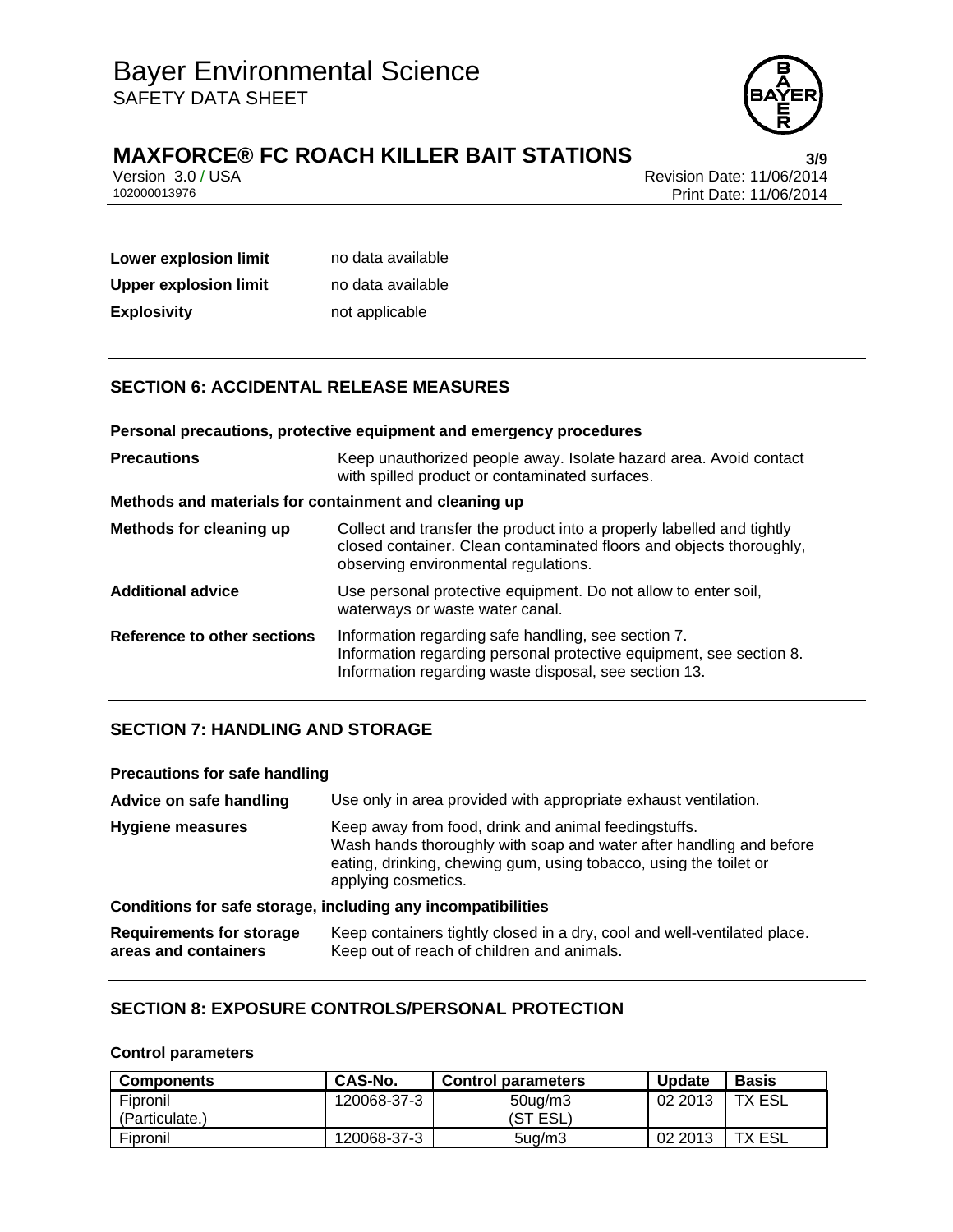

# **MAXFORCE® FC ROACH KILLER BAIT STATIONS**<br>**Prevision 3.0 / USA** Version 3.0 / USA

Version 3.0 / USA Revision Date: 11/06/2014 Print Date: 11/06/2014

| (Particulate.)                |               | (AN ESL)                  |         |               |
|-------------------------------|---------------|---------------------------|---------|---------------|
| Fipronil                      | 120068-37-3   | $0.035$ mg/m $3$<br>(TWA) |         | OES BCS*      |
| 1,2-Propanediol<br>(Vapor.)   | $57-55-6$     | 1000ug/m3<br>(ST ESL)     | 02 2013 | <b>TX ESL</b> |
| 1,2-Propanediol<br>(Vapor.)   | $57 - 55 - 6$ | 50ppb<br>(AN ESL)         | 02 2013 | <b>TX ESL</b> |
| 1,2-Propanediol<br>(Vapor.)   | $57 - 55 - 6$ | 500ppb<br>(ST ESL)        | 02 2013 | <b>TX ESL</b> |
| 1,2-Propanediol<br>(Vapor.)   | $57 - 55 - 6$ | 100ug/m3<br>(AN ESL)      | 02 2013 | <b>TX ESL</b> |
| 1,2-Propanediol<br>(Aerosol.) | $57 - 55 - 6$ | $10$ mg/m $3$<br>(TWA)    | 2010    | WEEL          |

\*OES BCS: Internal Bayer CropScience "Occupational Exposure Standard"

## **Exposure controls**

### **Personal protective equipment**

In normal use and handling conditions please refer to the label and/or leaflet. In all other cases the following recommendations would apply.

| <b>Respiratory protection</b>      | Respiratory protection is not required under anticipated<br>circumstances of exposure.                                                                                                                |
|------------------------------------|-------------------------------------------------------------------------------------------------------------------------------------------------------------------------------------------------------|
| <b>Hand protection</b>             | Chemical resistant nitrile rubber gloves                                                                                                                                                              |
| Eye protection                     | Safety glasses with side-shields                                                                                                                                                                      |
| Skin and body protection           | Wear long-sleeved shirt and long pants and shoes plus socks.                                                                                                                                          |
| <b>General protective measures</b> | Follow manufacturer's instructions for cleaning/maintaining PPE. If<br>no such instructions for washables, use detergent and warm/tepid<br>water.<br>Keep and wash PPE separately from other laundry. |

## **SECTION 9. PHYSICAL AND CHEMICAL PROPERTIES**

| Appearance               | light tan to brown |
|--------------------------|--------------------|
| <b>Physical State</b>    | pasty              |
| Odor                     | characteristic     |
| <b>Odour Threshold</b>   | no data available  |
| рH                       | no data available  |
| Vapor Pressure           | no data available  |
| Vapor Density (Air = 1)  | no data available  |
| <b>Specific Gravity</b>  | no data available  |
| <b>Evapouration rate</b> | no data available  |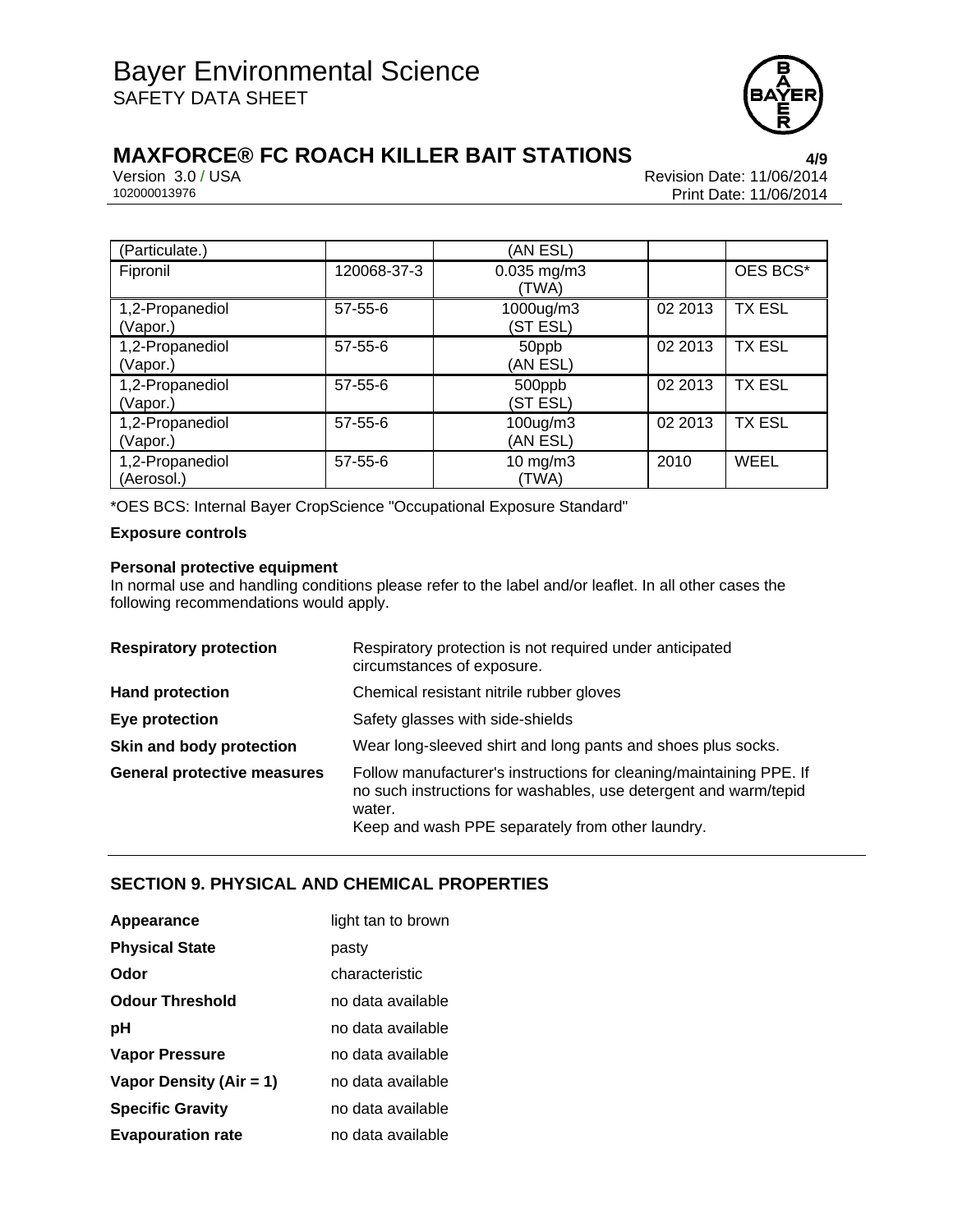

# **MAXFORCE® FC ROACH KILLER BAIT STATIONS**<br>Version 3.0 / USA<br>Revision Date: 11/06/2014

Version 3.0 / USA Revision Date: 11/06/2014 Print Date: 11/06/2014

| <b>Boiling Point</b><br><b>Melting / Freezing Point</b> | no data available<br>no data available |
|---------------------------------------------------------|----------------------------------------|
| <b>Water solubility</b>                                 | no data available                      |
| <b>Minimum Ignition Energy</b>                          | not applicable                         |
| <b>Decomposition</b><br>temperature                     | not applicable                         |
| <b>Partition coefficient: n-</b><br>octanol/water       | not applicable                         |
| <b>Viscosity</b>                                        |                                        |
|                                                         | no data available                      |
| <b>Flash point</b><br><b>Autoignition temperature</b>   | > 93.4 °C<br>no data available         |
| Lower explosion limit                                   | no data available                      |
| <b>Upper explosion limit</b>                            | no data available                      |
| <b>Explosivity</b>                                      | not applicable                         |

# **SECTION 10: STABILITY AND REACTIVITY**

| <b>Reactivity</b>                            |                                                                       |  |
|----------------------------------------------|-----------------------------------------------------------------------|--|
| <b>Thermal decomposition</b>                 | not applicable                                                        |  |
| <b>Chemical stability</b>                    | Stable under normal conditions.                                       |  |
| <b>Possibility of hazardous</b><br>reactions | No dangerous reaction known under conditions of normal use.           |  |
| <b>Conditions to avoid</b>                   | Extremes of temperature and direct sunlight.<br>Exposure to moisture. |  |
| Incompatible materials                       | Strong bases, Strong acids, Strong oxidizing agents                   |  |
| <b>Hazardous decomposition</b><br>products   | No decomposition products expected under normal conditions of use.    |  |

# **SECTION 11: TOXICOLOGICAL INFORMATION**

| <b>Exposure routes</b>               | Skin contact, Ingestion    |
|--------------------------------------|----------------------------|
| Information on toxicological effects |                            |
| <b>Acute oral toxicity</b>           | LD50 (rat) $> 5,000$ mg/kg |
| <b>Acute inhalation toxicity</b>     |                            |
|                                      | no data available          |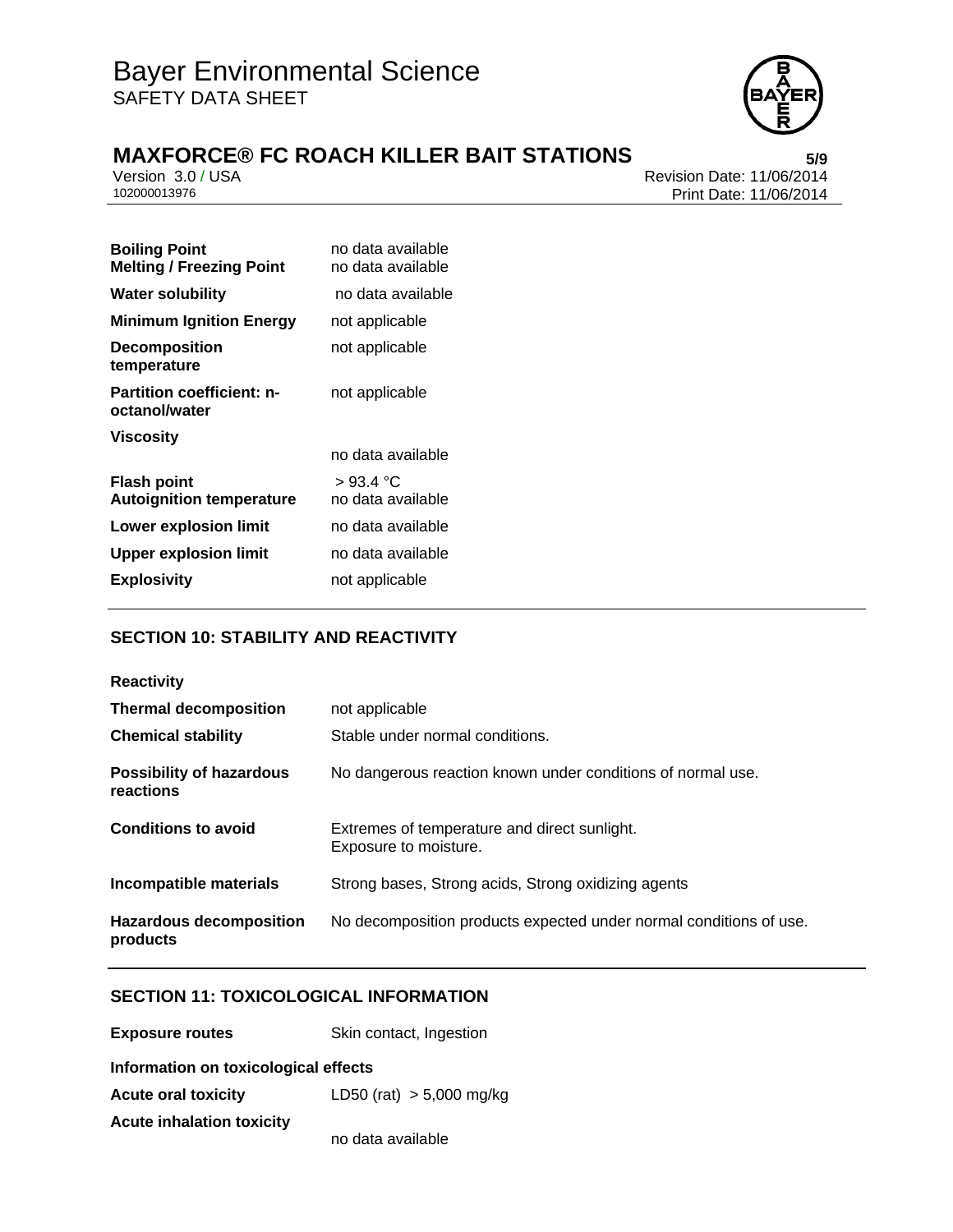

# **MAXFORCE® FC ROACH KILLER BAIT STATIONS 6/9**

Version 3.0 / USA Revision Date: 11/06/2014 102000013976 Print Date: 11/06/2014

| <b>Acute dermal toxicity</b> | LD50 (rat) $> 5,000$ mg/kg     |
|------------------------------|--------------------------------|
| <b>Skin irritation</b>       | Slight irritation (rabbit)     |
| <b>Eye irritation</b>        | Minimally irritating. (rabbit) |
| <b>Sensitisation</b>         | Non-sensitizing. (guinea pig)  |

### **Assessment repeated dose toxicity**

Fipronil caused specific target organ toxicity in experimental animal studies in the following organ(s): liver. Fipronil caused neurobehavioral effects and/or neuropathological changes in animal studies.

## **Assessment Mutagenicity**

Fipronil was not mutagenic or genotoxic in a battery of in vitro and in vivo tests.

### **Assessment Carcinogenicity**

Fipronil caused an increased incidence of tumours in rats in the following organ(s): Thyroid. The mechanism that triggers tumours in rodents and the type of tumours observed are not relevant to humans.

#### **ACGIH**

None.

**NTP** 

None.

**IARC** 

None.

**OSHA** 

None.

### **Assessment toxicity to reproduction**

Fipronil caused reproduction toxicity in a two-generation study in rats only at dose levels also toxic to the parent animals. The reproduction toxicity seen with Fipronil is related to parental toxicity.

### **Assessment developmental toxicity**

Fipronil did not cause developmental toxicity in rats and rabbits.

### **Further information**

Acute toxicity studies have been bridged from a similar formulation(s). The non-acute information pertains to the active ingredient(s).

## **SECTION 12: ECOLOGICAL INFORMATION**

| <b>Toxicity to fish</b>    | LC50 (Oncorhynchus mykiss (rainbow trout)) 0.25 mg/l<br>Exposure time: 96 h |  |
|----------------------------|-----------------------------------------------------------------------------|--|
|                            | The value mentioned relates to the active ingredient fipronil.              |  |
| <b>Toxicity to aquatic</b> | EC50 (Daphnia magna (Water flea)) 0.19 mg/l                                 |  |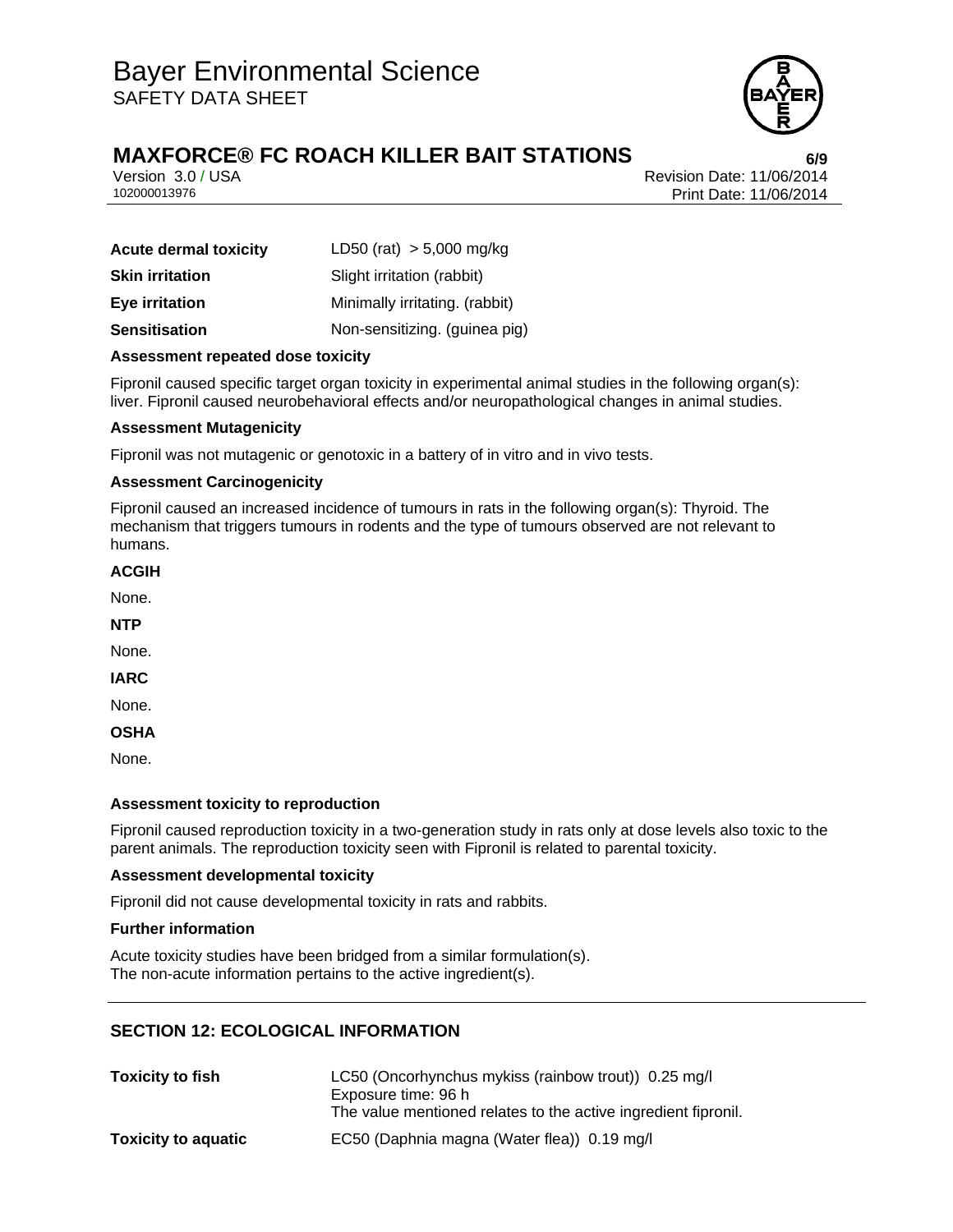

# **MAXFORCE® FC ROACH KILLER BAIT STATIONS 7/9**

Version 3.0 / USA Revision Date: 11/06/2014 Print Date: 11/06/2014

| invertebrates                     | Exposure time: 48 h<br>The value mentioned relates to the active ingredient fipronil.                                                                                                                                                           |
|-----------------------------------|-------------------------------------------------------------------------------------------------------------------------------------------------------------------------------------------------------------------------------------------------|
| <b>Toxicity to aquatic plants</b> | EC50 (Scenedesmus subspicatus) 0.068 mg/l<br>Exposure time: 96 h<br>The value mentioned relates to the active ingredient fipronil.                                                                                                              |
| <b>Biodegradability</b>           | Fipronil: ; not rapidly biodegradable                                                                                                                                                                                                           |
| Koc                               | Fipronil: Koc: 427 - 1278                                                                                                                                                                                                                       |
| <b>Bioaccumulation</b>            | Fipronil: Bioconcentration factor (BCF) 321; Does not bioaccumulate.                                                                                                                                                                            |
| <b>Mobility in soil</b>           | Fipronil: Slightly mobile in soils                                                                                                                                                                                                              |
| <b>Environmental precautions</b>  | Do not allow to get into surface water, drains and ground water.<br>Do not contaminate surface or ground water by cleaning equipment or<br>disposal of wastes, including equipment wash water.<br>Apply this product as specified on the label. |

# **SECTION 13: DISPOSAL CONSIDERATIONS**

| Waste treatment methods       |                                                                                                                                                                                                               |
|-------------------------------|---------------------------------------------------------------------------------------------------------------------------------------------------------------------------------------------------------------|
| <b>Product</b>                | Follow container label instructions for disposal of wastes generated<br>during use in compliance with the product label.<br>Never place unused product down any indoor or outdoor drain.                      |
| <b>Contaminated packaging</b> | Do not re-use empty containers.<br>Wrap and discard in trash.<br>Follow advice on product label and/or leaflet.                                                                                               |
| <b>RCRA Information</b>       | Characterization and proper disposal of this material as a special or<br>hazardous waste is dependent upon Federal, State and local laws and<br>are the user's responsibility. RCRA classification may apply. |

## **SECTION 14: TRANSPORT INFORMATION**

According to national and international transport regulations this material is not classified as dangerous goods / hazardous material.

## **SECTION 15: REGULATORY INFORMATION**

**EPA Registration No.** 432-1257 **US Federal Regulations TSCA list** None. **US. Toxic Substances Control Act (TSCA) Section 12(b) Export Notification (40 CFR 707, Subpt D)** None.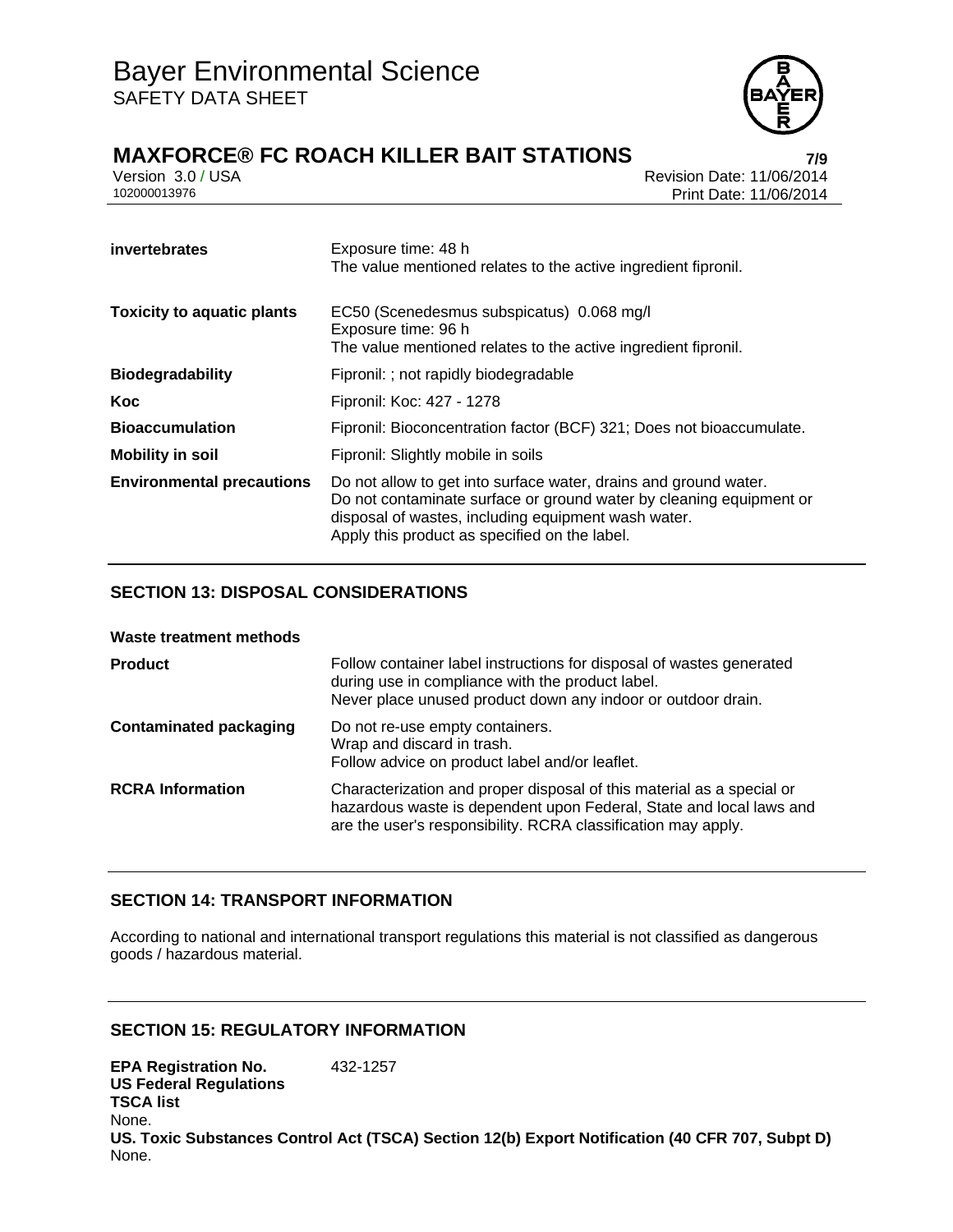

# **MAXFORCE® FC ROACH KILLER BAIT STATIONS 8/9**

Version 3.0 / USA Revision Date: 11/06/2014 Print Date: 11/06/2014

**SARA Title III - Section 302 - Notification and Information** None. **SARA Title III - Section 313 - Toxic Chemical Release Reporting** None. **US States Regulatory Reporting CA Prop65** This product does not contain any substances known to the State of California to cause cancer.

This product does not contain any substances known to the State of California to cause reproductive harm.

**US State Right-To-Know Ingredients** None.

**Canadian Regulations Canadian Domestic Substance List**  None.

**Environmental CERCLA**  None. **Clean Water Section 307 Priority Pollutants**  None. **Safe Drinking Water Act Maximum Contaminant Levels**  None.

### **EPA/FIFRA Information:**

This chemical is a pesticide product registered by the Environmental Protection Agency and is subject to certain labeling requirements under federal pesticide law. These requirements differ from the classification criteria and hazard information required for safety data sheets, and for workplace labels of non-pesticide chemicals. Following is the hazard information required on the pesticide label:

**Signal word:** Caution! Hazard statements: Avoid contact with skin, eyes and clothing. Wash thoroughly with soap and water after handling.

## **SECTION 16: OTHER INFORMATION**

| NFPA 704 (National Fire Protection Association): |                  |                           |                                                                                            |
|--------------------------------------------------|------------------|---------------------------|--------------------------------------------------------------------------------------------|
| Health - 1                                       | Flammability - 1 | Instability - 0           | Others - none                                                                              |
|                                                  |                  |                           |                                                                                            |
|                                                  |                  |                           | HMIS (Hazardous Materials Identification System, based on the Third Edition Ratings Guide) |
| Health - 1                                       | Flammability - 1 | Physical Hazard - 0 PPE - |                                                                                            |

 $0 =$  minimal hazard,  $1 =$  slight hazard,  $2 =$  moderate hazard,  $3 =$  severe hazard,  $4 =$  extreme hazard